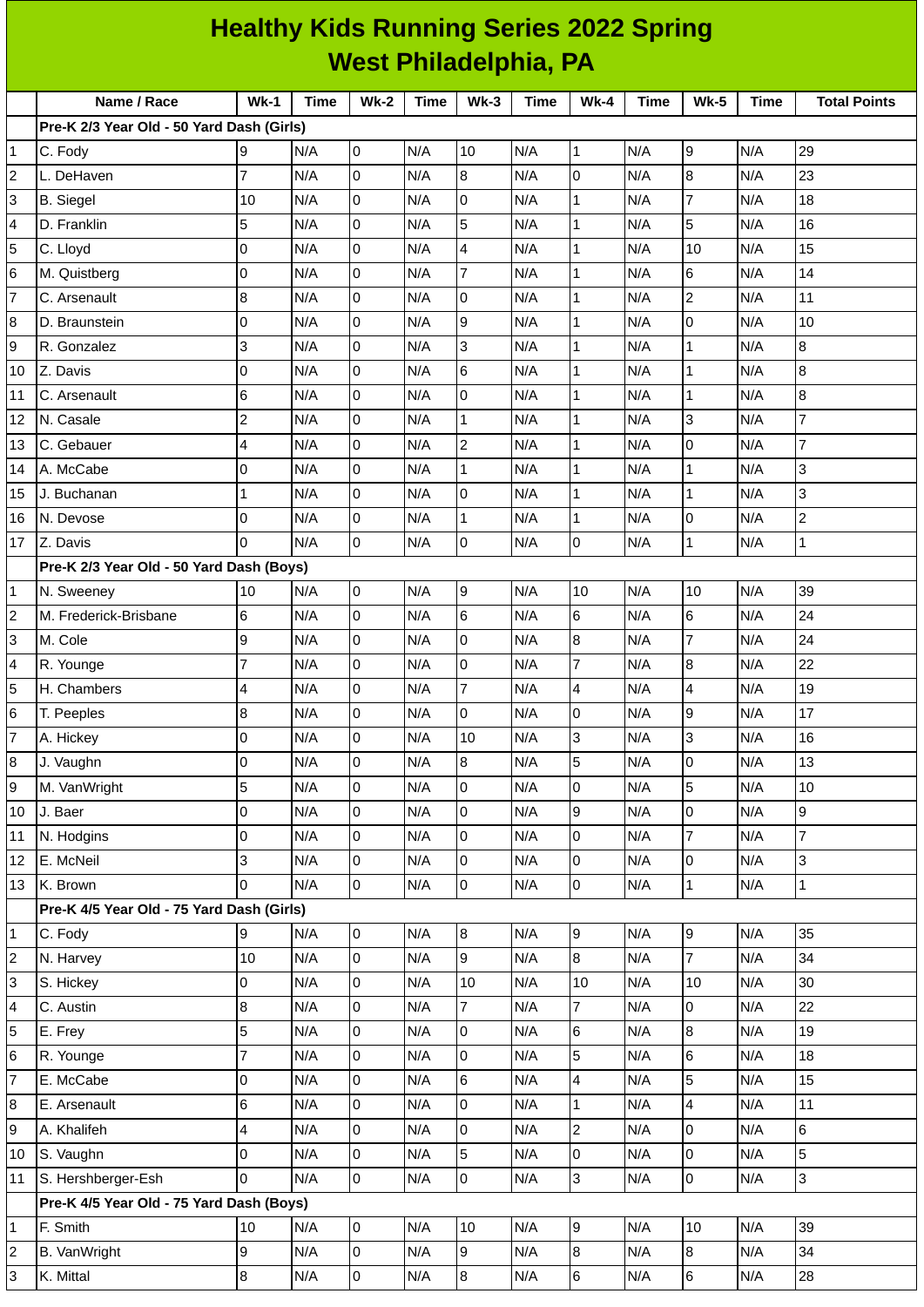## **Healthy Kids Running Series 2022 Spring West Philadelphia, PA**

| 4                         | Z. Frederick-Brisbane                       | $\overline{\mathcal{A}}$ | N/A   | $\overline{0}$ | N/A | $\overline{7}$ | N/A   | 5                | N/A   | 5              | N/A   | 21               |
|---------------------------|---------------------------------------------|--------------------------|-------|----------------|-----|----------------|-------|------------------|-------|----------------|-------|------------------|
| 5                         | R. Harris                                   | 5                        | N/A   | l0             | N/A | 0              | N/A   | $\mathbf 0$      | N/A   | 9              | N/A   | 14               |
| 6                         | R. Harris                                   | $\overline{7}$           | N/A   | $\overline{0}$ | N/A | $\mathsf 0$    | N/A   | $\overline{0}$   | N/A   | $\overline{7}$ | N/A   | 14               |
| $\overline{7}$            | L. Harrington                               | 6                        | N/A   | $\pmb{0}$      | N/A | $\mathbf 0$    | N/A   | $\overline{4}$   | N/A   | $\mathbf{1}$   | N/A   | $11\,$           |
| 8                         | G. Henneman                                 | l0                       | N/A   | $\overline{0}$ | N/A | $\overline{0}$ | N/A   | 10               | N/A   | 0              | N/A   | $10\,$           |
| 9                         | A. Henry-Grandison                          | $\overline{0}$           | N/A   | l0             | N/A | $\overline{0}$ | N/A   | 7                | N/A   | 0              | N/A   | $\boldsymbol{7}$ |
|                           | Kindergarten & 1st Grade - 1/4 Mile (Girls) |                          |       |                |     |                |       |                  |       |                |       |                  |
| $\mathbf{1}$              | S. Gebauer                                  | 9                        | 02:04 | l0             | N/A | 10             | 01:51 | 10               | 01:55 | 8              | 01:57 | 37               |
| $\overline{c}$            | A. Gonzalez                                 | 8                        | 02:09 | $\overline{0}$ | N/A | 9              | 02:00 | 9                | 01:56 | 10             | 01:52 | 36               |
| 3                         | R. Shindell                                 | $6\phantom{.}6$          | 02:19 | $\overline{0}$ | N/A | $\overline{7}$ | 02:16 | $\bf{8}$         | 02:11 | 3              | 02:14 | 24               |
| 4                         | L. Breslin                                  | $\overline{7}$           | 02:18 | $\overline{0}$ | N/A | $\mathsf 0$    | N/A   | $\overline{7}$   | 02:12 | 6              | 02:02 | 20               |
| 5                         | L. Peeples                                  | 10                       | 01:55 | 0              | N/A | $\mathbf 0$    | N/A   | $\overline{0}$   | N/A   | 9              | 01:53 | 19               |
| 6                         | A. Kopena                                   | 0                        | N/A   | O              | N/A | $\bf{8}$       | 02:08 | $\mathsf{O}$     | N/A   | 5              | 02:06 | 13               |
| $\overline{\mathfrak{c}}$ | E. Shay                                     | $\overline{c}$           | 02:28 | $\overline{0}$ | N/A | 6              | 02:28 | O                | N/A   | 3              | 02:14 | $11\,$           |
| 8                         | M. Green                                    | 4                        | 02:23 | $\overline{0}$ | N/A | $\mathsf 0$    | N/A   | l0               | N/A   | $\overline{7}$ | 01:58 | $11\,$           |
| 9                         | J. Smith                                    | 5                        | 02:21 | $\overline{0}$ | N/A | $\mathsf 0$    | N/A   | $\overline{0}$   | N/A   | 4              | 02:10 | 9                |
| 10                        | <b>B.</b> Kauffman                          | 3                        | 02:24 | l0             | N/A | $\mathsf 0$    | N/A   | 0                | N/A   | 0              | N/A   | 3                |
|                           | Kindergarten & 1st Grade - 1/4 Mile (Boys)  |                          |       |                |     |                |       |                  |       |                |       |                  |
| $\mathbf{1}$              | L. Harvey                                   | 10                       | 01:50 | l0             | N/A | 10             | 01:52 | 10               | 01:47 | 9              | 01:46 | 39               |
| $\overline{c}$            | L. Mellet                                   | 9                        | 01:59 | $\pmb{0}$      | N/A | $\mathsf 0$    | N/A   | $\overline{9}$   | 01:50 | 8              | 01:55 | 26               |
| 3                         | E. McCabe                                   | 0                        | N/A   | O              | N/A | 9              | 01:56 | $\overline{7}$   | 01:57 | $\overline{7}$ | 01:57 | 23               |
| 4                         | J. Buchanan                                 | $\bf 8$                  | 02:04 | $\overline{0}$ | N/A | $\mathsf 0$    | N/A   | $\boldsymbol{8}$ | 01:53 | 6              | 01:58 | 22               |
| 5                         | A. Hodgins                                  | 4                        | 02:16 | $\overline{0}$ | N/A | 5              | 02:15 | $\mathbf{1}$     | N/A   | 10             | 01:41 | 20               |
| 6                         | A. Khalifeh                                 | 7                        | 02:11 | $\overline{0}$ | N/A | $\overline{7}$ | 02:04 | 6                | 02:04 | 0              | N/A   | 20               |
| $\overline{7}$            | R. Hyatt                                    | $\,$ 6                   | 02:14 | 0              | N/A | $\pmb{4}$      | 02:16 | 4                | 02:08 | 4              | 02:09 | 18               |
| 8                         | M. Downing                                  | $\overline{0}$           | N/A   | $\overline{0}$ | N/A | 6              | 02:06 | l0               | N/A   | 5              | 02:05 | 11               |
| 9                         | L. Gonzalez                                 | 0                        | N/A   | 0              | N/A | $\bf 8$        | 02:03 | 0                | N/A   | 0              | N/A   | 8                |
| 10                        | A. Dehaven                                  | $\overline{1}$           | 02:28 | l0             | N/A | 3              | 02:21 | $\overline{0}$   | N/A   | 3              | 02:15 | $\overline{7}$   |
| 11                        | J. Baer                                     | 3                        | 02:22 | lo             | N/A | 0              | N/A   | 3                | 02:17 | 0              | N/A   | 6                |
| 12                        | S. Harris                                   | $\overline{0}$           | N/A   | $\overline{0}$ | N/A | $\overline{c}$ | 02:51 | $\overline{c}$   | 02:22 | $\mathbf 1$    | 02:38 | 5                |
| 13                        | L. McHenry                                  | O                        | N/A   | $\overline{0}$ | N/A | 0              | N/A   | $\overline{5}$   | 02:07 | 0              | N/A   | 5                |
| 14                        | C. McNeil                                   | 5                        | 02:15 | l0             | N/A | l0             | N/A   | $\overline{0}$   | N/A   | 0              | N/A   | 5                |
| 15                        | N. Raven                                    | $\overline{c}$           | 02:26 | 0              | N/A | 0              | N/A   | $\overline{0}$   | N/A   | $\overline{c}$ | 02:31 | 4                |
| 16                        | R. Harrington                               | $\mathbf{1}$             | 03:09 | Iо             | N/A | $\mathsf 0$    | N/A   | $\mathbf{1}$     | 02:40 | $\mathbf{1}$   | 03:07 | 3                |
| 17                        | D. Magilton                                 | 0                        | N/A   | $\overline{0}$ | N/A | $\mathbf 1$    | 03:03 | $\mathbf{1}$     | N/A   | 0              | N/A   | $\mathbf{2}$     |
| 18                        | A. Odam                                     | $\mathbf{1}$             | 02:27 | $\overline{0}$ | N/A | $\pmb{0}$      | N/A   | 0                | N/A   | 0              | N/A   | $\mathbf 1$      |
| 19                        | I. Smith                                    | $\mathbf{1}$             | 03:04 | l0             | N/A | l0             | N/A   | $\overline{0}$   | N/A   | 0              | N/A   | $\mathbf{1}$     |
|                           | 2nd & 3rd Grade - 1/2 Mile (Girls)          |                          |       |                |     |                |       |                  |       |                |       |                  |
| $\mathbf 1$               | E. Sabloff                                  | 9                        | 04:11 | l0             | N/A | 10             | 03:59 | 8                | 04:05 | 8              | 04:00 | 35               |
| $\overline{c}$            | A. Frey                                     | 8                        | 04:16 | lo.            | N/A | 0              | N/A   | $\overline{9}$   | 04:04 | 6              | 04:04 | 23               |
| 3                         | A. Rosenberg                                | $\overline{7}$           | 04:32 | $\overline{0}$ | N/A | 0              | N/A   | $\overline{7}$   | 04:10 | $\overline{7}$ | 04:03 | 21               |
| 4                         | A. Peeples                                  | 10                       | 04:10 | l0             | N/A | $\mathsf 0$    | N/A   | $\overline{0}$   | N/A   | 10             | 03:52 | 20               |
| 5                         | A. Di Giulio                                | 0                        | N/A   | $\overline{0}$ | N/A | $\overline{0}$ | N/A   | 10               | 03:58 | 9              | 03:53 | 19               |
| 6                         | P. VanWright                                | $\,6$                    | 04:39 | $\overline{0}$ | N/A | $\mathsf 0$    | N/A   | $6\phantom{a}$   | 04:28 | 5              | 04:38 | 17               |
| $\overline{7}$            | A. Young                                    | $\overline{c}$           | 09:16 | l0             | N/A | g              | 08:27 | $\overline{2}$   | 08:15 | $\overline{c}$ | 08:20 | 15               |
| 8                         | J. Banks                                    | 3                        | 06:30 | 0              | N/A | 0              | N/A   | 3                | 06:38 | 3              | 06:50 | 9                |
| 9                         | V. Christman                                | $\mathsf 0$              | N/A   | 0              | N/A | 0              | N/A   | 5                | 04:47 | 4              | 05:03 | 9                |
| 10                        | E. Cottrell                                 | 5                        | 04:45 | Iо             | N/A | l0             | N/A   | 0                | N/A   | 0              | N/A   | 5                |
| 11                        | L. Voboril                                  | 5                        | 04:45 | 0              | N/A | 0              | N/A   | $\overline{0}$   | N/A   | 0              | N/A   | $\mathbf 5$      |
|                           |                                             |                          |       |                |     |                |       |                  |       |                |       |                  |